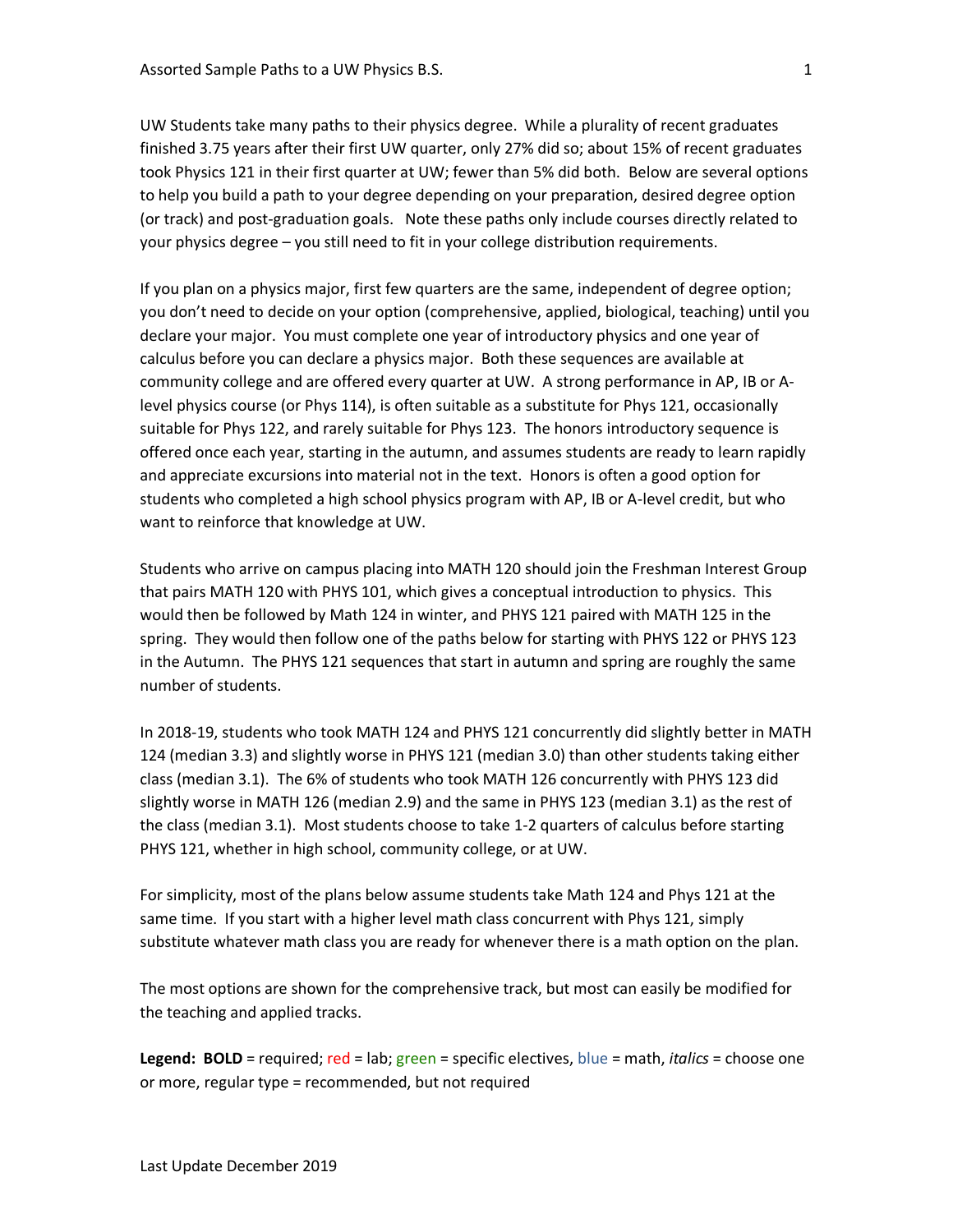## **Comprehensive Track**

The official physics degree requirements may be completed in three years. Students aiming for graduate school should spend a fourth year taking more advanced courses in physics or related fields, since graduate schools like to see (high) grades for the core 300-level courses on your application and the 400-level labs and courses introduce you to different areas of physics before you specialize. Alternatively, students can explore other majors in their first year before deciding on physics, take non-physics classes in their last year that prepare them for life and career goals in cognate fields, or spread the courses out to accommodate non-academic interests and obligations.

It is possible to complete a physics degree in 2 yrs after completing 121-2-3 and most distribution requirements at community college. However, this is rare. Most students take a third year. Students should plan on a third year if they are headed for graduate school or want a deeper grounding in physics.

|                 | U Transici naving imisiica riiys 121 122 123 and matri 124 123 120, pius 3 yrs) |                        |                       |                      |  |
|-----------------|---------------------------------------------------------------------------------|------------------------|-----------------------|----------------------|--|
| Year            | Summer                                                                          | Autumn                 | Winter                | Spring               |  |
| Yr1             |                                                                                 | 121 or 121H            | 122 or 122H           | 123 or 123H          |  |
|                 |                                                                                 | Math 124/134           | Math 125/135          | Math 126/136         |  |
| Yr <sub>2</sub> |                                                                                 | 224                    | 225                   | 226                  |  |
|                 |                                                                                 | <b>227 or Math 334</b> | 228                   | 335 (lab)            |  |
|                 |                                                                                 | 231                    | 294                   | Math from menu (opt) |  |
|                 |                                                                                 | <b>Math from menu</b>  | <b>334</b> (lab)      | Astro 321            |  |
|                 |                                                                                 |                        | <b>Math from menu</b> |                      |  |
| Yr3             | Local                                                                           | 321                    | 322                   | 323                  |  |
|                 | Research                                                                        | 324                    | 325                   | 329                  |  |
|                 |                                                                                 | 331 or 434             | research              | research             |  |
|                 |                                                                                 | Astro 322              | Astro 323             |                      |  |
| Yr 4            | Offsite                                                                         | 328                    | 423                   | 421                  |  |
|                 | Research                                                                        | 422                    | 429                   | 432                  |  |
|                 | (REU)                                                                           | 433                    | 431                   | 487/496/research     |  |
|                 |                                                                                 | 434                    | 486/495/research      | special topics       |  |
|                 |                                                                                 | 485/494/research       | special topics        |                      |  |
|                 |                                                                                 | special topics         |                       |                      |  |

## **Comprehensive Track – 4 Year Plan**

(or Transfer having finished Phys 121-122-123 and Math 124-125-126, plus 3 yrs)

**Note:** Students who have completed both Differential Equations (Math 307/AMath 351) and Linear Algebra (Math 308/AMath 352) in their first year may take Phys 225 in the autumn of Yr 2; they may then wish to take Phys 224 in spring. The order of PHYS 226 and PHYS 329 is flexible. Honors Math 334 may substitute for PHYS 227.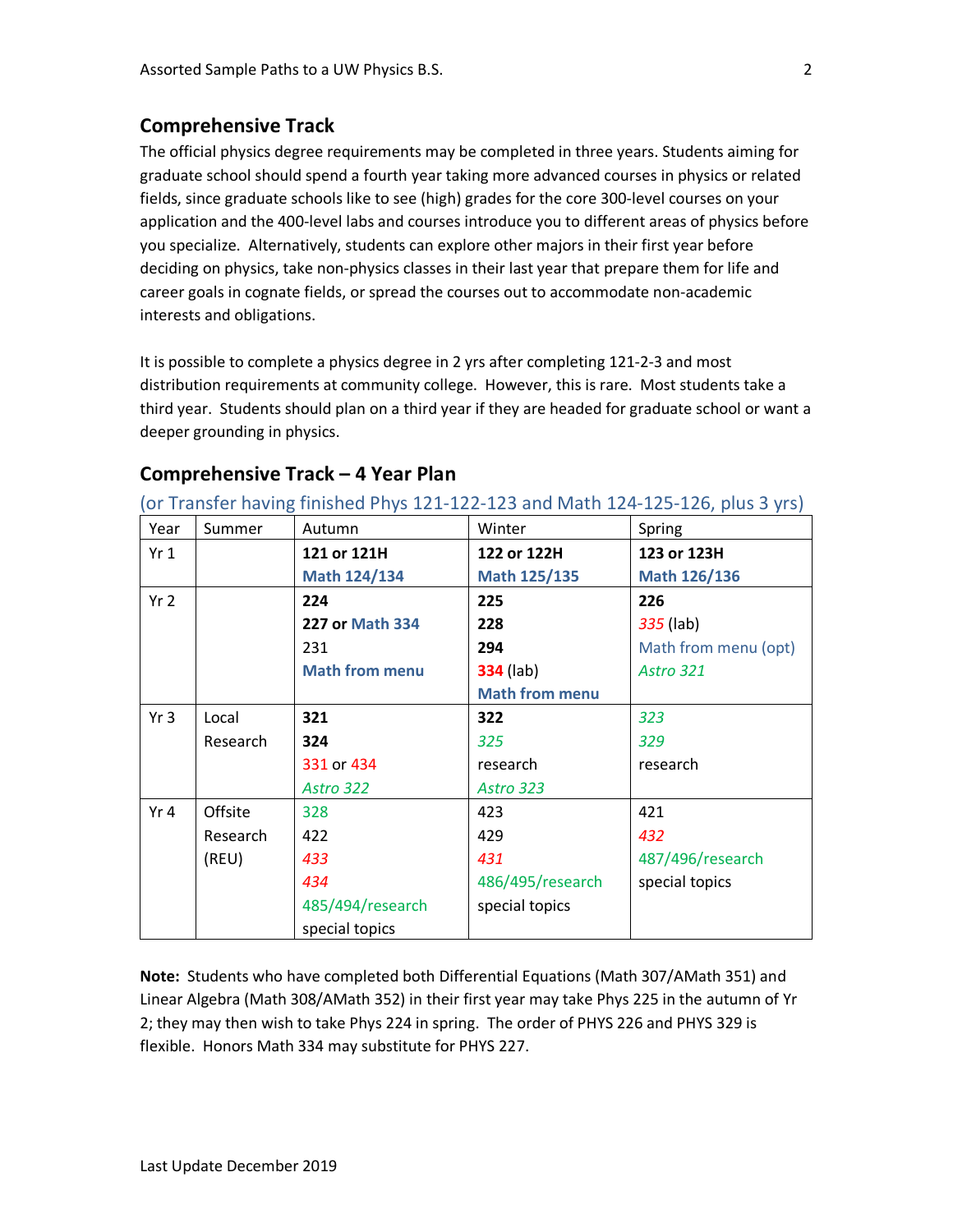# **Start with credit for PHYS 121/MATH 124, Grad School Bound in 4 yrs** 4 yrs at UW OR Comprehensive degree in 3 years (+gap year before grad school)

| Year            | Summer   | Autumn                | Winter           | Spring                |
|-----------------|----------|-----------------------|------------------|-----------------------|
| Yr1             |          | 122                   | 123              | 224                   |
|                 |          | <b>Math 125</b>       | <b>Math 126</b>  | 227                   |
|                 |          |                       |                  | <b>Math from menu</b> |
| Yr <sub>2</sub> | Local    | 225                   | 294              | 226 or 329            |
|                 | Research | AMath 301, Astro 300  | 228              | 335 (lab)             |
|                 |          | <b>Math from menu</b> | <b>334</b> (lab) | Math from menu (opt)  |
|                 |          | 328, Astro 322        | Astro 323        | 329, Astro 321        |
| Yr <sub>3</sub> | Local or | 321                   | 322              | 323                   |
|                 | Offsite  | 324                   | 325              | 226 or 329            |
|                 | Research | 331 or 434            | 431              | 432                   |
|                 |          | 328, Astro 322        | research         | research              |
|                 |          |                       | Astro 323        |                       |
| Yr 4            | Offsite  | 422                   | 423, 429         | 421                   |
|                 | Research | 433, 434              | 431              | 432                   |
|                 | (REU)    | 485/494/research      | 486/495/research | 487/496/research      |
|                 |          | special topics        | special topics   | special topics        |

#### **Start with credit for PHYS 121/MATH 124, Grad School Bound in 3 yrs**

Option 1: No Summers

| Year            | Summer       | Autumn              | Winter                | Spring                |
|-----------------|--------------|---------------------|-----------------------|-----------------------|
| Yr 0            |              | (PHYS 101)          | (MATH 124)            | 121                   |
|                 |              | (MATH 120)          |                       | <b>MATH 125</b>       |
|                 |              | (Pre-MAP)           |                       |                       |
| Yr1             |              | 122                 | 294                   | 224                   |
|                 |              | <b>Math 126</b>     | 123                   | 227                   |
|                 |              |                     | AMath 301             | <b>Math from menu</b> |
|                 |              |                     | <b>Math from menu</b> |                       |
| Yr <sub>2</sub> | Local        | 321                 | 322                   | 226                   |
|                 | research or  | 225                 | 228                   | 323                   |
|                 | internship   | 328                 | 334                   | 329, Astro 321        |
|                 |              | research            | research              | 335                   |
|                 |              |                     |                       | research              |
| Yr <sub>3</sub> | Off-site REU | 324                 | 325                   | 421                   |
|                 |              | 328                 | 423, 429              | 432                   |
|                 |              | 331, 433            | 431                   | Special topics        |
|                 |              | 422, Special topics | Special topics        | 486/495/research      |
|                 |              | 485/494/research    | 486/495/research      |                       |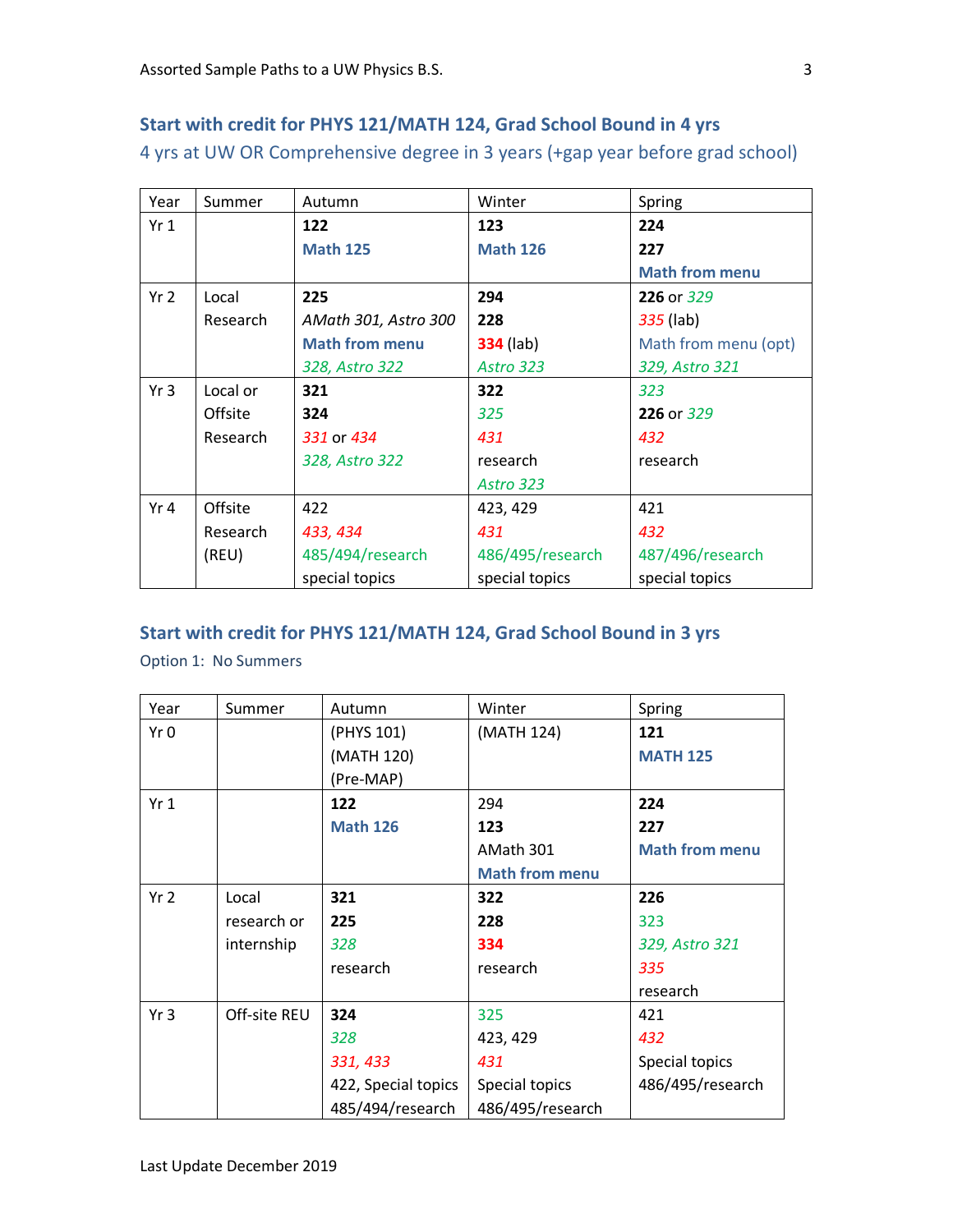| Year            | Summer   | Autumn           | Winter                | Spring                |
|-----------------|----------|------------------|-----------------------|-----------------------|
| Yr 0            |          | (PHYS 101)       | (MATH 124)            | 121                   |
|                 |          | (MATH 120)       |                       | <b>MATH 125</b>       |
|                 |          | (Pre-MAP)        |                       |                       |
| Yr <sub>1</sub> |          | 122              | 294                   | 224                   |
|                 |          | <b>Math 126</b>  | 123                   | 227                   |
|                 |          |                  | AMath 301             | <b>Math from menu</b> |
|                 |          |                  | <b>Math from menu</b> | Astro 321             |
| Yr <sub>2</sub> | 225      | 321              | 322                   | 226 a/o 329           |
|                 | 228      | 324              | 325                   | 323                   |
|                 | $334*$   | 331, 434         | Research              | research              |
|                 |          | Astro 322        | Astro 323             |                       |
| Yr <sub>3</sub> | Local or | 328              | 408, 423, 429         | 226 a/o 329           |
|                 | Offsite  | 407, 422         | 431                   | 409, 421              |
|                 | Research | 331, 433, 434    | cognate sci           | 432                   |
|                 |          | cognate sci      | 485/494/research      | cognate sci           |
|                 |          | 485/494/research | special topics        | 485/494/research      |
|                 |          | special topics   |                       | special topics        |
|                 |          |                  |                       |                       |

## Option 2: Courses in first Summer (allows more advanced classes)

\* or in winter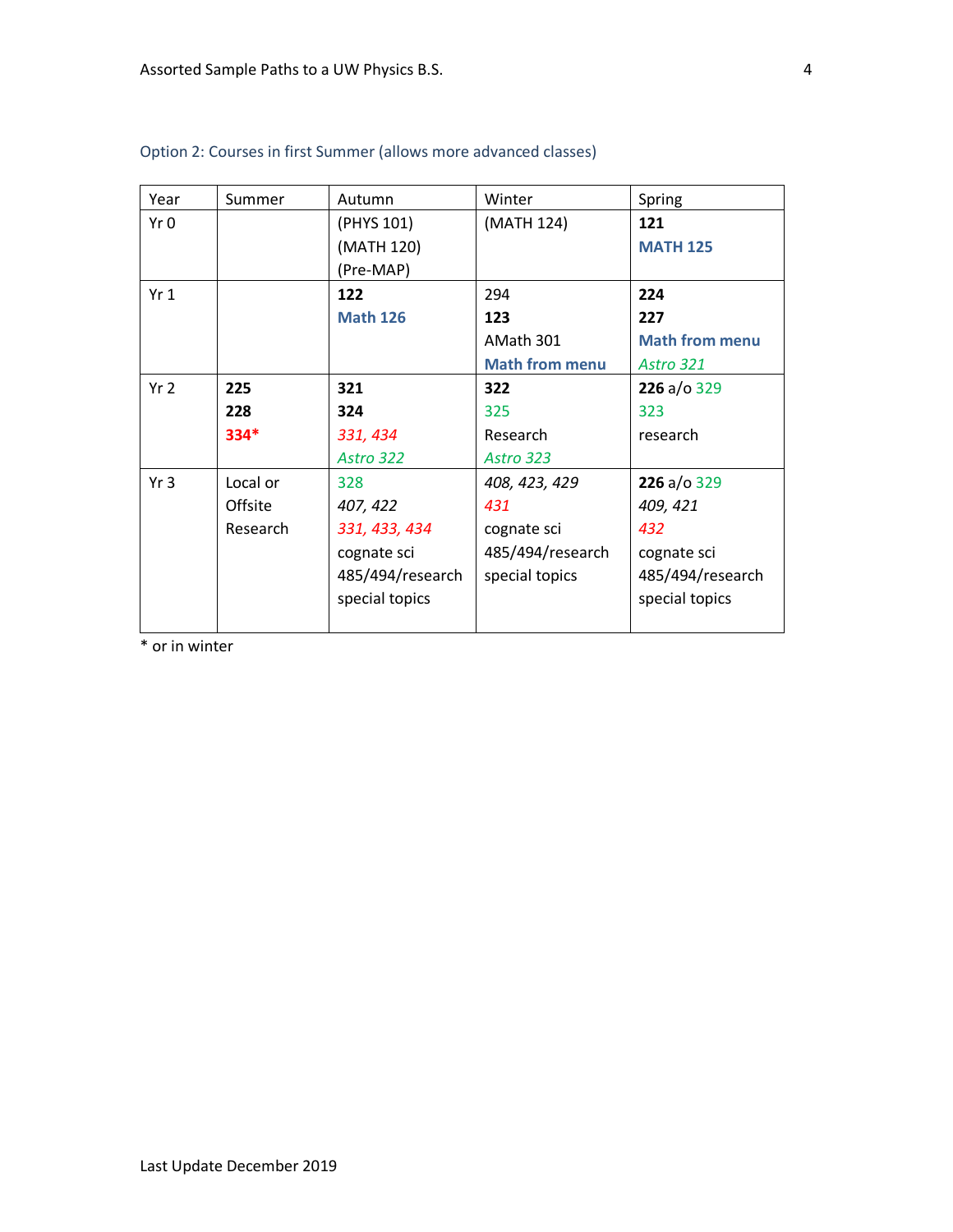## Not Grad School Bound – Comprehensive in 3 yrs

Option 1: Minimal major, No summers

| Year            | Summer | Autumn                | Winter                | Spring              |
|-----------------|--------|-----------------------|-----------------------|---------------------|
| Yr1             |        | 121 or 121H           | 122 or 122H           | 123 or 123H         |
|                 |        | <b>Math 124</b>       | <b>Math 125</b>       | <b>Math 126</b>     |
| Yr <sub>2</sub> |        | 224                   | 225                   | 226                 |
|                 |        | 227                   | 228                   | 335 (lab)           |
|                 |        | 231                   | 294                   | 329, Astro 321      |
|                 |        | <b>Math from menu</b> | 334                   |                     |
|                 |        |                       | <b>Math from menu</b> |                     |
| Yr <sub>3</sub> |        | 321                   | 322                   | 323, 329, Astro 321 |
|                 |        | 324                   | 325, Astro 323        | cognate subj        |
|                 |        | 328, Astro 322        | cognate subj.         | research/496        |
|                 |        | 331, 433, 434         | research/495          |                     |
|                 |        | research/494          |                       |                     |
|                 |        |                       |                       |                     |

Option 2: Minimal major, Including Summer to spread things out

| Year            | Summer           | Autumn                | Winter          | Spring          |
|-----------------|------------------|-----------------------|-----------------|-----------------|
| Yr1             |                  | 121                   | 122             | 123             |
|                 |                  | <b>Math 124</b>       | <b>Math 125</b> | <b>Math 126</b> |
| Yr <sub>2</sub> | 334              | 231, AMath 301        | 225             | 226             |
|                 | 224              | 227                   | 228             | 321             |
|                 | <b>Math from</b> | <b>Math from menu</b> | 294             | 335, 432        |
|                 | menu             |                       |                 | 329, Astro 321  |
| Yr <sub>3</sub> | 322              | 328                   | 325             | 329, Astro 321  |
|                 | Lab or 324       | 324 or 331/433/434    | 431             | cognate subj    |
|                 |                  | research/494          | research/495    | research/496    |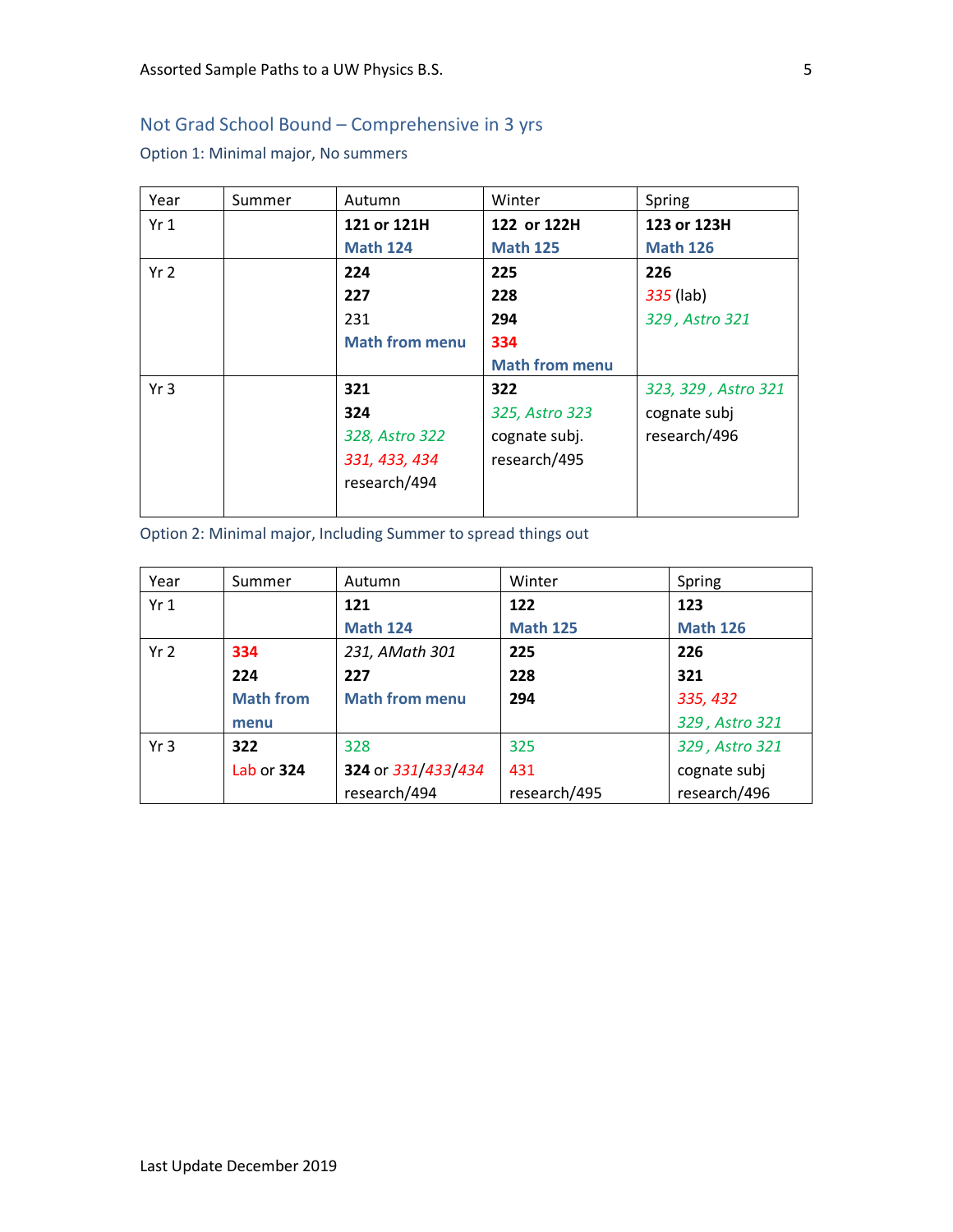## Arrive needing 122 or 123 – Graduate Comprehensive in 2 years

*Not recommended* if heading for graduate school in physics. *Not recommended* if still need multiple distribution requirements.

| Year            | Summer | Autumn        | Winter                | Spring                |
|-----------------|--------|---------------|-----------------------|-----------------------|
| Yr1             | 122    | 123           | 294                   | 224                   |
|                 |        | Math 126      | 334                   | 227                   |
|                 |        |               | <b>Math from menu</b> | 335                   |
|                 |        |               |                       | <b>Math from menu</b> |
|                 |        |               |                       | cognate sci           |
| Yr <sub>2</sub> | 225    | 321           | 322                   | 226                   |
|                 | 228    | 324           | 325, Astr 323         | 323, 329, Astro 321   |
|                 |        | 328, Astr 322 | 431                   | 421, Cognate          |
|                 |        | 331, 434      | 423, 429, Cognate     | research/496          |
|                 |        | cognate sci   | research/495          |                       |
|                 |        | research/494  |                       |                       |

Option 1: Arrive in autumn, needing Phys 123, or in Summer, needing 122.

#### Option 2: Arrive in autumn, needing Phys 122 (or take 121 in spring and want to finish)

| Year            | Summer | Autumn           | Winter                | Spring                |
|-----------------|--------|------------------|-----------------------|-----------------------|
| Yr1             |        | 122              | 123                   | 224                   |
|                 |        | <b>Math 126</b>  | 294                   | 227                   |
|                 |        |                  | <b>Math from menu</b> | <b>Math from menu</b> |
|                 |        |                  |                       |                       |
| Yr <sub>2</sub> | 225    | 321              | 322                   | 226                   |
|                 | 228    | 324              | 325                   | 323 a/o 329           |
|                 | 334    | 331, 434         | 431                   | 432, 335              |
|                 |        | 328, cognate sci | 423, 429, Cognate     | research/496          |
|                 |        | research/494     | research/495          |                       |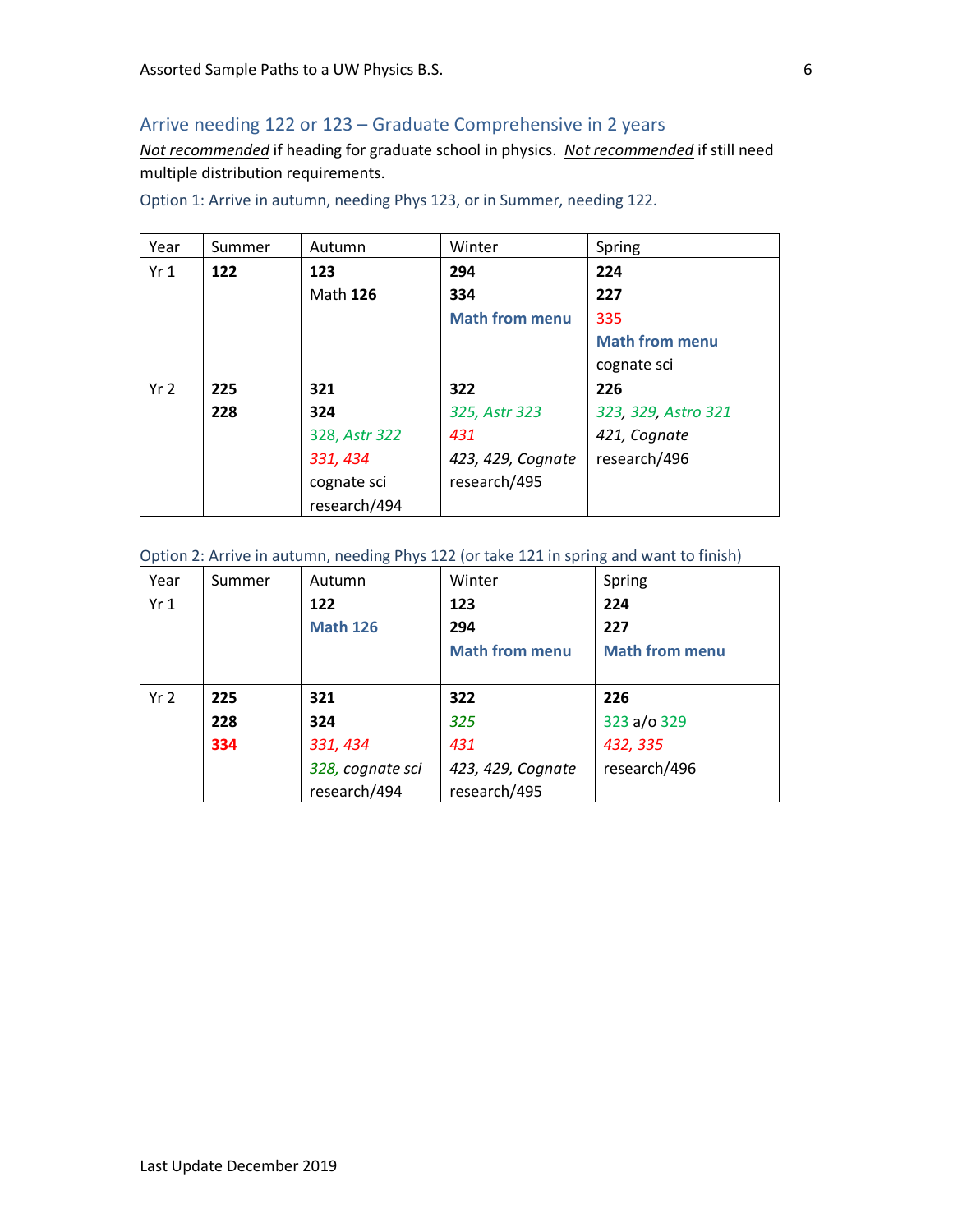# **Applied Physics Track**

4 Year Plan for Applied Track – Start 121 when arrive

| Year            |            | Autumn                | Winter             | Spring             |
|-----------------|------------|-----------------------|--------------------|--------------------|
| Yr <sub>1</sub> |            | 121 or 121H           | 122 or 122H        | 123 or 123H        |
|                 |            | Math 124/134          | Math 125/135       | Math 126/136       |
| Yr <sub>2</sub> |            | 224                   | 225                | 226, 329           |
|                 |            | 227                   | 294                | Elective           |
|                 |            | 231                   | 334                | 335                |
|                 |            | <b>Math from menu</b> | 228, Math menu     | AMath 301          |
|                 |            |                       |                    |                    |
| Yr <sub>3</sub> | Research/  | 321                   | 322                | 226, 323, 329      |
|                 | Internship | 331, 434              | Elective           | research           |
|                 |            | Elective (324,328)    | research           |                    |
|                 |            | Math Menu             | cognate subj       |                    |
| Yr 4            | Research/  | phys/cognate subj.    | phys/cognate subj. | phys/cognate subj. |
|                 | Internship | 331, 433, 434         | 431                | 432                |
|                 |            | 485/494/research      | 486/495/research   | 487/496/research   |
|                 |            | special topics        | special topics     | special topics     |

4 Year Plan for Applied Track – Start 121 in Spring

| Year            |            | Autumn                | Winter                | Spring               |
|-----------------|------------|-----------------------|-----------------------|----------------------|
| Yr1             |            | Intro Science**       | <b>Math 125/135</b>   | 121                  |
|                 |            | Math 124/134          |                       | Math 126/136         |
| Yr <sub>2</sub> |            | 122                   | 123                   | 224                  |
|                 |            | <b>Math from menu</b> | AMath 301             | 227                  |
|                 |            |                       | <b>Math from menu</b> | Math from menu       |
| Yr <sub>3</sub> | Research/  | 321                   | 322                   | 226, 323, 329+       |
|                 | Internship | 225                   | 228, Math menu        | 335                  |
|                 |            | 231                   | 294                   | Research/extra curr. |
|                 |            | Cognate elective      | 334                   |                      |
|                 |            | Research/extra curr.  | Research/extra curr.  |                      |
| Yr 4            | Research/  | 324†                  | phys/cognate subj.    | phys/cognate subj.   |
|                 | Internship | phys/cognate subj.    | 431                   | 432                  |
|                 |            | 331, 433, 434         | 486/495/research      | 487/496/research     |
|                 |            | 485/494/research      |                       |                      |

\*\* Can also start with PHYS 101 + MATH 120, then MATH 124 in winter, and shift remaining math one quarter.

†requires 228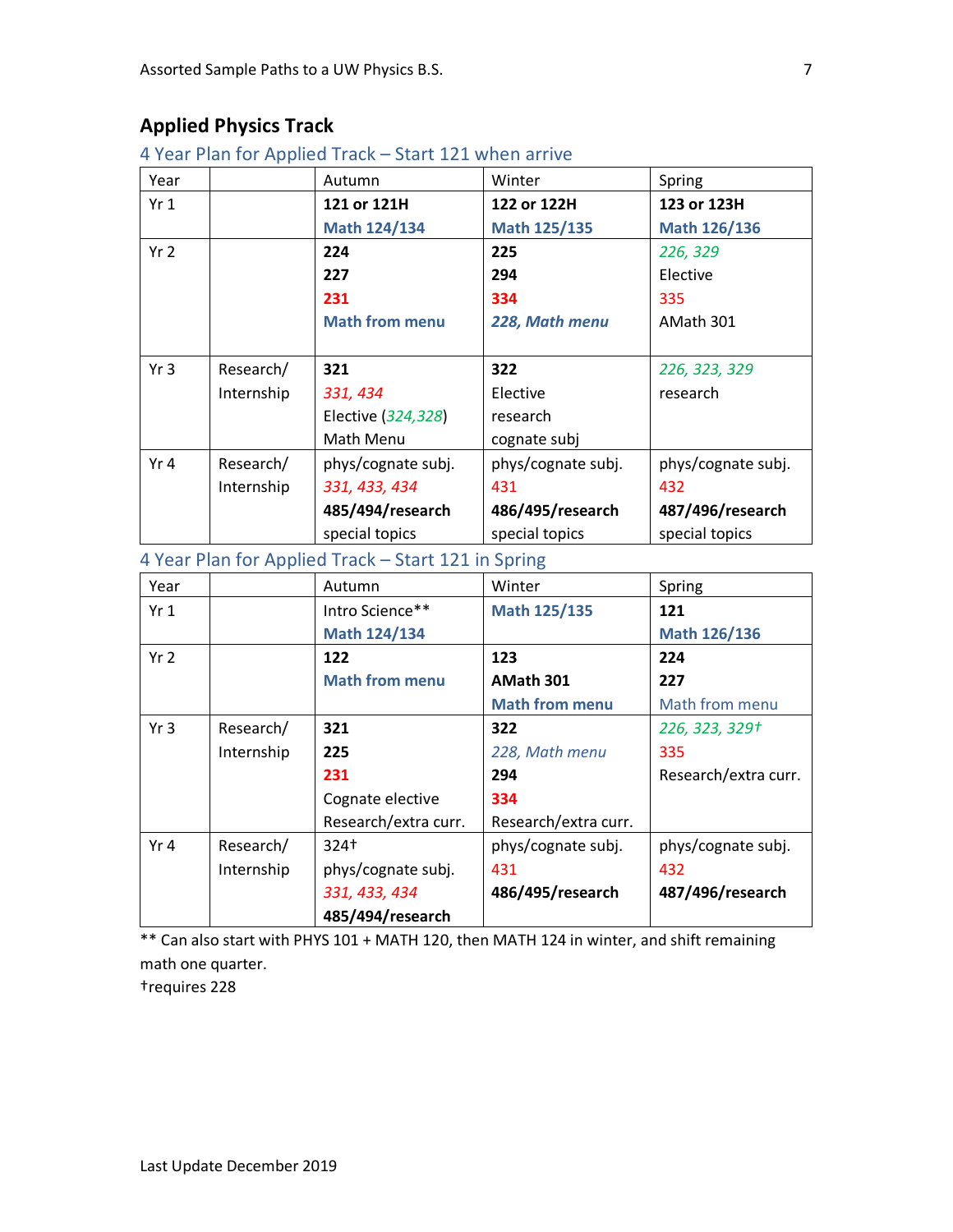| Year   | Autumn                | Winter           | Spring           |
|--------|-----------------------|------------------|------------------|
| Year 1 | 121 or 121H           | 122 or 122H      | 123 or 123H      |
|        | Math 124/134          | Math 125/135     | Math 126/136     |
| Year 2 | 224                   | 225              | 226, 329+        |
|        | 227                   | 294              | 335              |
|        | 231                   | <b>334</b> (lab) | AMath 301        |
|        | <b>Math from Menu</b> | 228 or Math Menu |                  |
| Year 3 | 321                   | 322              | 226, 323, 329    |
|        | 331, 433, 434         | Elective         | 432              |
|        | 324†, 328             | 431              | 487/496/research |
|        | 485/494/research      | 486/495/research |                  |

## 3 Year Plan for Applied Track – No Summers; Start 121 in Autumn

## 3 Year Plan for Applied Track – Including Summer; Start 121 in Autumn

|        |     | 485/494/research      | 486/495/research | 487/496/research |
|--------|-----|-----------------------|------------------|------------------|
|        |     | 324†, 328             | 431              | 432              |
| Year 3 | 322 | 331, 433, 434         | Elective         | 226, 323, 329    |
|        |     | <b>Math from Menu</b> | 228 or Math Menu |                  |
|        |     | 231                   | <b>334</b> (lab) | AMath 301        |
|        |     | 227                   | 294              | 335              |
| Year 2 |     | 224                   | 225              | 321              |
|        |     | Math 124/134          | Math 125/135     | Math 126/136     |
| Year 1 |     | 121 or 121H           | 122 or 122H      | 123 or 123H      |
| Year   |     | Autumn                | Winter           | Spring           |

2 Year Applied Track Degree after Community College. Start with 122 or 123

| Year            |             | Autumn                  | Winter                | Spring                |
|-----------------|-------------|-------------------------|-----------------------|-----------------------|
| Yr1             |             | 122 or 123              | (123)                 | 224                   |
|                 |             | <b>Math 126 or Menu</b> | 294                   | 227                   |
|                 |             |                         | AMath 301             | <b>Math from menu</b> |
|                 |             |                         | Elective              |                       |
|                 |             |                         | <b>Math from menu</b> |                       |
|                 |             |                         |                       |                       |
| Yr <sub>2</sub> | 225 a/o 231 | 324†, 328               | 322                   | 226, 323, 329+        |
|                 | 228 or Math | 321                     | 334                   | 335, 432              |
|                 | <b>Menu</b> | 231 a/o 225             | Elective              | 1 or 2 Electives      |
|                 |             | 331, 434                | research/495          | research/496          |
|                 |             | research/494            |                       |                       |

†requires 228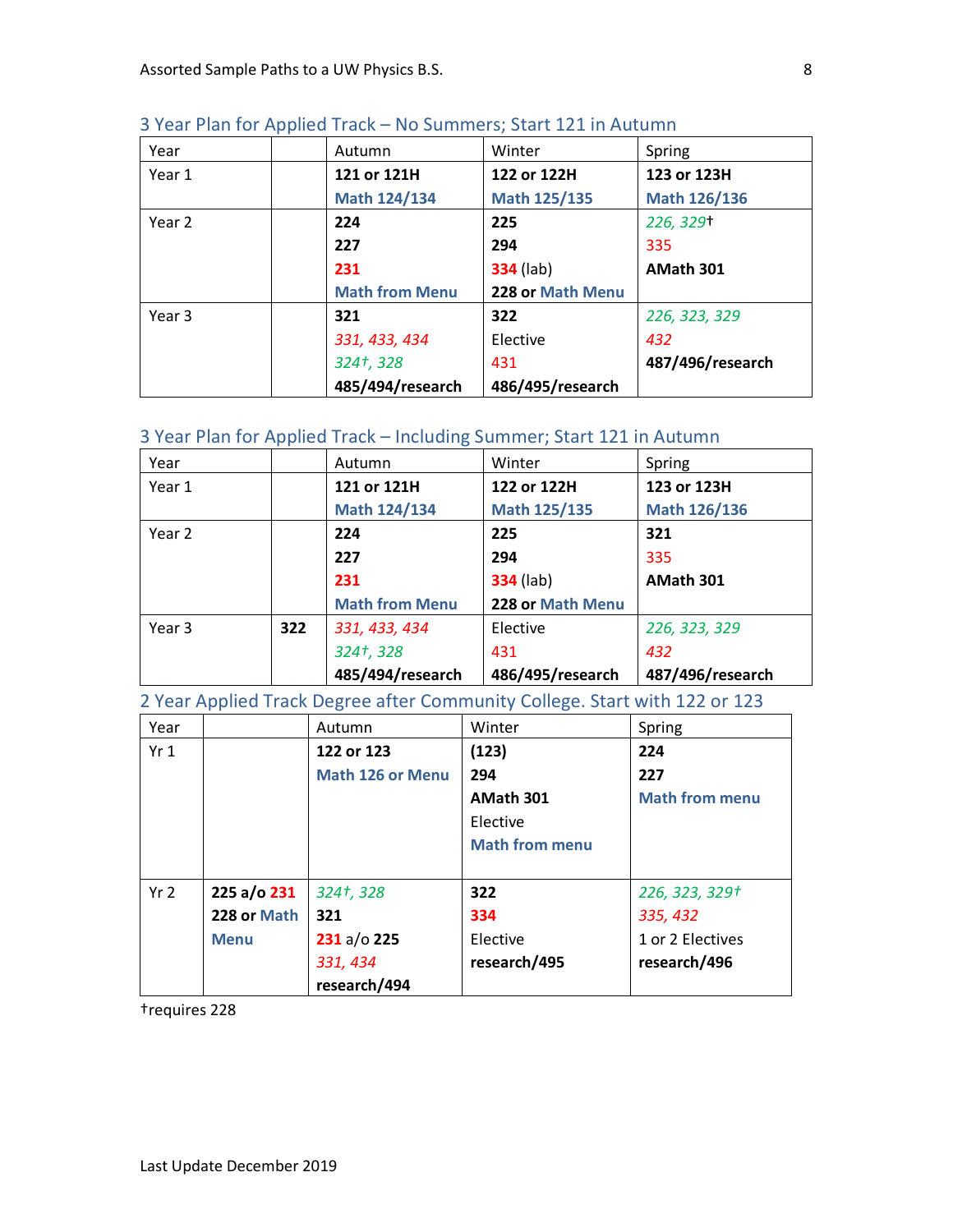| Intensive Year to complete degree if double in STEM major that covers electives            |  |  |  |  |  |  |  |
|--------------------------------------------------------------------------------------------|--|--|--|--|--|--|--|
| Assumes have completed Phys 121, 122, 123; Math 124, 125, 126, 307, 308; cognate electives |  |  |  |  |  |  |  |
| Summer<br>Spring<br>Year<br>Winter<br>Autumn                                               |  |  |  |  |  |  |  |
|                                                                                            |  |  |  |  |  |  |  |

| the contract of the contract of the contract of the contract of the contract of the contract of the contract of |  |  |  |  |  |
|-----------------------------------------------------------------------------------------------------------------|--|--|--|--|--|
| Assumes have completed Phys 121, 122, 123; Math 124, 125, 126, 307, 308; cognate electives                      |  |  |  |  |  |

| Year            | Autumn    | Winter           | Spring     | Summer |
|-----------------|-----------|------------------|------------|--------|
| Yr <sub>4</sub> | 224       | 225              | 321        | 322    |
|                 | 227       | 228 or math menu | 226, 329   | $Lab*$ |
|                 | 231       | 334              | 335*, 432* | 324    |
|                 | AMath 301 | 294              | research   |        |
|                 |           |                  |            |        |

\*you may petition for one advanced lab in cognate science or engineering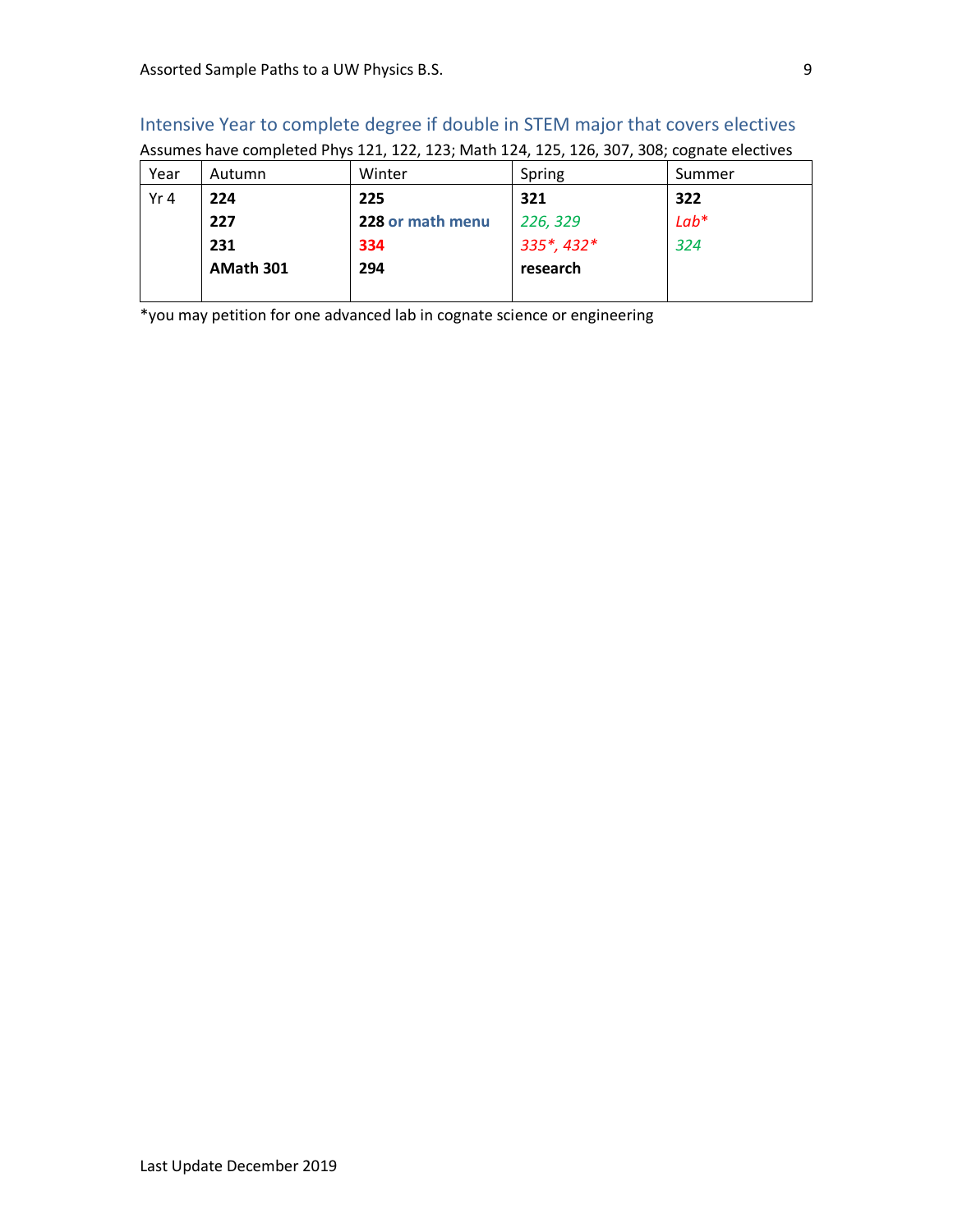# **Biophysics Track**

#### Standard 4 Yr Path – Biophysics Degree

Some classes on here are optional, but recommended for grad school

|                 |            | Autumn                | Winter          | Spring          |
|-----------------|------------|-----------------------|-----------------|-----------------|
| Yr1             |            | 121 or 121H           | 122 or 122H     | 123 or 123H     |
|                 |            | <b>Chem 142</b>       | <b>Chem 152</b> | <b>Chem 162</b> |
|                 |            | Math 124/134          | Math 125/135    | Math 126/136    |
| Yr <sub>2</sub> |            | 224                   | 225             | 226, 329        |
|                 |            | 227                   | 228             | $(321)^*$       |
|                 |            | <b>Math from Menu</b> | 294             | <b>Bio 220</b>  |
|                 |            | <b>Bio 180</b>        | <b>Bio 200</b>  | Add. math       |
| Yr <sub>3</sub> | $(322)^*$  | $(321)^*$             | $(322)^*$       | 226, 323 or 329 |
|                 |            | 324                   | 325             | Add'l Bio/Chem  |
|                 |            | 328, Chem 237         | 334             | research        |
|                 |            |                       | 429, Chem 238   |                 |
| Yr 4            | <b>REU</b> | 328                   | Add. Bio/Chem   | Add. Bio/Chem   |
|                 |            | Add. Bio/Chem/Phys    | 423 a/o 431     | 421 a/o 432     |
|                 |            | 434                   | 429             | special topics  |
|                 |            | special topics        | research        | research        |
|                 |            | research              |                 |                 |

\*If you can take 322 in the summer, it is better to take 321/322 Sp/Su than taking 321, 324 and statistical mechanics or organic chemistry simultaneously in the fall.

#### Minimum Biophysics Degree 3 year plan

Also OK as 2-yr plan from transfer if have completed intro physics, chemistry and math.

|                 |           | Autumn                | Winter          | Spring          |
|-----------------|-----------|-----------------------|-----------------|-----------------|
| Yr1             |           | 121 or 121H           | 122 or 122H     | 123 or 123H     |
|                 |           | <b>Chem 142</b>       | <b>Chem 152</b> | <b>Chem 162</b> |
|                 |           | Math 124/134          | Math 125/135    | Math 126/136    |
| Yr <sub>2</sub> |           | 224                   | 225             | 226, 329        |
|                 |           | 227                   | 228             | $(321)^*$       |
|                 |           | <b>Math from Menu</b> | 294             | Add'l Bio/Chem  |
|                 |           | <b>Bio 180</b>        | <b>Bio 200</b>  |                 |
| Yr <sub>3</sub> | $(322)^*$ | $(321)^*$             | $(322)^*$       | 226, 323, 329   |
|                 | (324)*    | (324)*                | 334             | Add'l Bio/Chem  |
|                 |           | 328                   | 429             | research        |
|                 |           |                       | research        |                 |

\*If you can take 322 in the summer, it is better to take 321/322 Sp/Su than taking 321, 324 and statistical mechanics or organic chemistry simultaneously in the fall.